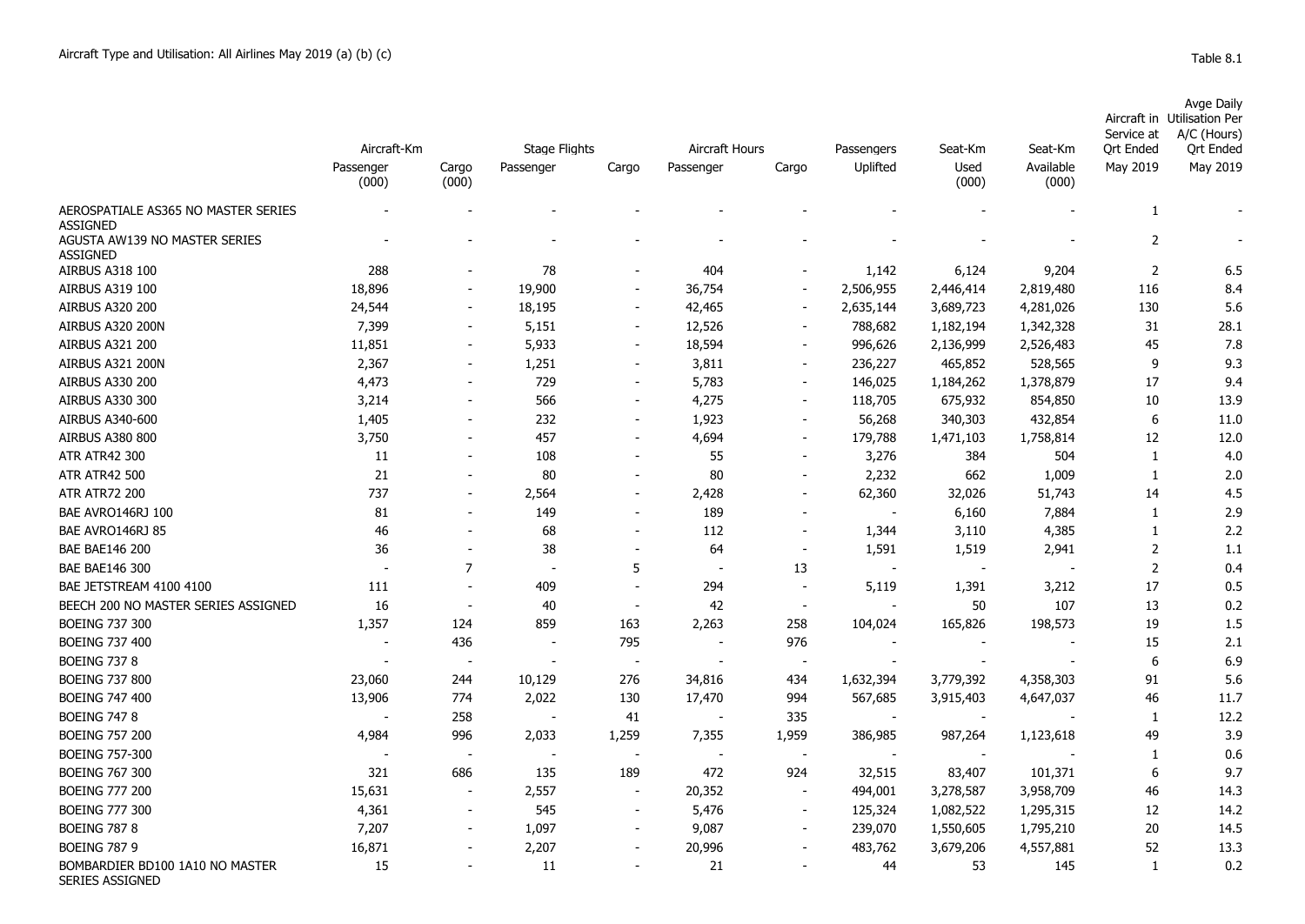|                                                           | Aircraft-Km              |                          | <b>Stage Flights</b>     |                          | Aircraft Hours           |                | Passengers               | Seat-Km                  | Seat-Km                  | Service at<br><b>Ort Ended</b> | Avge Daily<br>Aircraft in Utilisation Per<br>A/C (Hours)<br><b>Qrt Ended</b> |  |
|-----------------------------------------------------------|--------------------------|--------------------------|--------------------------|--------------------------|--------------------------|----------------|--------------------------|--------------------------|--------------------------|--------------------------------|------------------------------------------------------------------------------|--|
|                                                           | Passenger<br>(000)       | Cargo<br>(000)           | Passenger                | Cargo                    | Passenger                | Cargo          | Uplifted                 | Used<br>(000)            | Available<br>(000)       | May 2019                       | May 2019                                                                     |  |
| BOMBARDIER BD700 1A10 NO MASTER<br><b>SERIES ASSIGNED</b> | 38                       |                          | 17                       | $\overline{\phantom{a}}$ | 51                       |                | 73                       | 183                      | 485                      | $\overline{7}$                 | 0.2                                                                          |  |
| BOMBARDIER BD700 1A11 NO MASTER<br><b>SERIES ASSIGNED</b> | 11                       |                          | 12                       | $\overline{\phantom{a}}$ | 16                       |                | 66                       | 75                       | 148                      | $\mathbf{1}$                   | 0.4                                                                          |  |
| BRITTEN NORMAN BN2A UNDESIGNATED<br><b>MASTER SERIES</b>  | 17                       | $\overline{\phantom{a}}$ | 480                      | $\overline{\phantom{a}}$ | 116                      | $\blacksquare$ | 2,091                    | 94                       | 134                      | 2                              | 1.8                                                                          |  |
| CANADAIR CL600 2B16 600                                   | 41                       |                          | 40                       |                          | 63                       |                | 185                      | 192                      | 415                      | 8                              | 0.2                                                                          |  |
| CESSNA 310 NO MASTER SERIES ASSIGNED                      |                          |                          |                          |                          |                          |                |                          |                          |                          | 3                              |                                                                              |  |
| CESSNA 402 NO MASTER SERIES ASSIGNED                      |                          |                          |                          |                          | $\overline{\phantom{a}}$ |                |                          |                          | $\overline{\phantom{a}}$ | $\mathbf{1}$                   |                                                                              |  |
| CESSNA 404 NO MASTER SERIES ASSIGNED                      | $\overline{\phantom{a}}$ |                          | $\overline{\phantom{a}}$ |                          | $\overline{\phantom{a}}$ |                |                          | $\overline{\phantom{a}}$ | $\overline{\phantom{a}}$ | $\overline{4}$                 |                                                                              |  |
| CESSNA 510 NO MASTER SERIES ASSIGNED                      | 12                       |                          | 14                       |                          | 24                       |                |                          | 27                       | 46                       | 3                              | ÷                                                                            |  |
| CESSNA 525 NO MASTER SERIES ASSIGNED                      | 12                       |                          | 12                       | $\blacksquare$           | 22                       |                | $\overline{a}$           | 26                       | 57                       |                                |                                                                              |  |
| CESSNA 560 NO MASTER SERIES ASSIGNED                      | 32                       |                          | 31                       |                          | 52                       |                |                          | 156                      | 290                      | 3                              |                                                                              |  |
| <b>CESSNA F406 NO MASTER SERIES</b><br><b>ASSIGNED</b>    | $\sim$                   | 23                       |                          | 62                       | $\sim$                   | 62             | $\overline{a}$           |                          | $\overline{\phantom{a}}$ | 6                              | 0.3                                                                          |  |
| DASSAULT FALCON 2000 NO MASTER<br><b>SERIES ASSIGNED</b>  | 16                       |                          | 13                       | $\overline{\phantom{a}}$ | 24                       |                | 27                       | 32                       | 148                      | $\overline{2}$                 | 0.4                                                                          |  |
| DASSAULT FALCON 7X NO MASTER SERIES<br><b>ASSIGNED</b>    | 44                       |                          | 18                       |                          | 57                       |                | 57                       | 130                      | 580                      | $\overline{4}$                 | 0.5                                                                          |  |
| DASSAULT FALCON 900EX NO MASTER<br><b>SERIES ASSIGNED</b> | $\overline{\phantom{a}}$ |                          |                          |                          |                          |                | $\overline{\phantom{a}}$ |                          | $\overline{\phantom{a}}$ | ٠                              | 0.3                                                                          |  |
| DE HAVILLAND DHC6 400                                     | 56                       |                          | 331                      | $\overline{\phantom{a}}$ | 309                      |                | 3,267                    | 552                      | 1,067                    | 3                              | 2.6                                                                          |  |
| DE HAVILLAND DHC8 400                                     | 4,035                    |                          | 9,607                    | $\blacksquare$           | 11,771                   |                | 568,929                  | 241,971                  | 314,719                  | 54                             | 6.1                                                                          |  |
| <b>DORNIER 228 200</b>                                    | 36                       |                          | 405                      |                          | 180                      |                | 4,832                    | 435                      | 679                      | 3                              | 1.2                                                                          |  |
| DORNIER 328 NO MASTER SERIES<br><b>ASSIGNED</b>           |                          |                          |                          |                          | $\overline{\phantom{a}}$ | $\overline{a}$ | $\overline{a}$           |                          |                          | 2                              | 3.3                                                                          |  |
| <b>EMBRAER EMB135 NO MASTER SERIES</b><br><b>ASSIGNED</b> | 237                      |                          | 458                      |                          | 539                      |                | 8,385                    | 4,365                    | 8,753                    | 5                              | 1.6                                                                          |  |
| <b>EMBRAER EMB145 NO MASTER SERIES</b><br><b>ASSIGNED</b> | 713                      |                          | 1,405                    | $\overline{\phantom{a}}$ | 1,604                    |                | 33,614                   | 18,359                   | 35,039                   | 17                             | 2.7                                                                          |  |
| EMBRAER EMB505 NO MASTER SERIES<br><b>ASSIGNED</b>        | 33                       |                          | 26                       |                          | 53                       |                |                          | 61                       | 237                      | 1                              | $\overline{\phantom{a}}$                                                     |  |
| <b>EMBRAER EMB550 NO MASTER SERIES</b><br><b>ASSIGNED</b> | 15                       |                          | 15                       | $\blacksquare$           | 23                       |                | 79                       | 63                       | 150                      | 1                              | 0.6                                                                          |  |
| EMBRAER ERJ170 100                                        | 514                      |                          | 858                      | $\overline{\phantom{a}}$ | 1,165                    |                | 49,259                   | 29,908                   | 39,035                   | 6                              | 5.6                                                                          |  |
| EMBRAER ERJ170 200                                        | 1,287                    | $\sim$                   | 2,019                    | $\overline{\phantom{a}}$ | 2,860                    | $\sim$         | 132,437                  | 85,446                   | 113,292                  | 11                             | 6.7                                                                          |  |
| EMBRAER ERJ190 100                                        | 1,947                    |                          | 2,373                    | $\blacksquare$           | 3,851                    | $\blacksquare$ | 167,741                  | 138,591                  | 190,853                  | 16                             | 6.8                                                                          |  |
| EMBRAER ERJ190 200                                        | 773                      |                          | 963                      |                          | 1,581                    |                | 89,679                   | 72,300                   | 91,450                   | 6                              | 6.1                                                                          |  |
| GULFSTREAM GV NO MASTER SERIES<br><b>ASSIGNED</b>         | 29                       |                          | 10                       | $\blacksquare$           | 37                       |                | 40                       | 146                      | 508                      | 3                              | 0.6                                                                          |  |
| <b>GULFSTREAM GVI NO MASTER SERIES</b><br><b>ASSIGNED</b> | 69                       |                          | 19                       | $\sim$                   | 82                       |                | 41                       | 121                      | 806                      | 3                              | 0.9                                                                          |  |